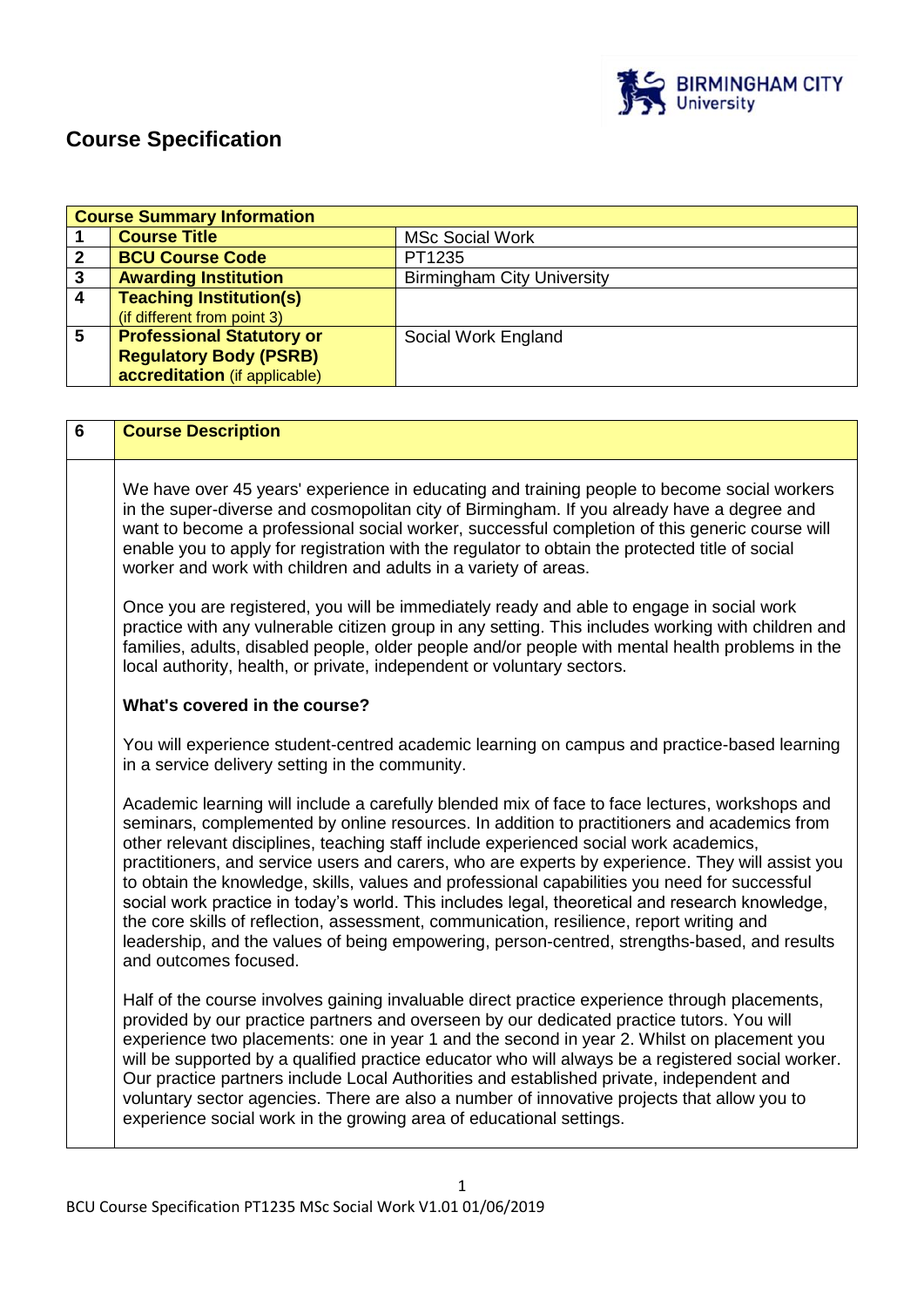

Our experienced academic staff have worked in a variety of social work teams and settings including child and adult safeguarding, foster-care, physical and learning disabilities, sensory impairment, older people, mental health teams and hospital social work.

You will be taught at our modern City South Campus and have access to the Mary Seacole library, Personal Development Department (PDD), careers support, disability services, accommodation services, financial advice, student counselling services, students union, study spaces, laptops, skills rooms, and a variety of shops and cafes.

|    | <b>Course Awards</b>                    |       |                  |
|----|-----------------------------------------|-------|------------------|
| 7a | <b>Name of Final Award</b>              | Level | <b>Credits</b>   |
|    |                                         |       | <b>Awarded</b>   |
|    | Master of Science Social Work           |       | 180              |
| 7b | <b>Exit Awards and Credits Awarded</b>  |       |                  |
|    | Postgraduate Certificate Social Studies |       | 60 <sup>1</sup>  |
|    | Postgraduate Diploma Social Studies     |       | 120 <sup>2</sup> |
|    | Postgraduate Diploma Social Work        |       | 120              |
|    | <b>Master of Science Social Studies</b> |       | $180^{3}$        |

\* None of the awards titled 'Social Studies' will confer eligibility to apply for registration with the regulator and use the legally protected title 'Social Worker'.

| 8 | <b>Derogation from the University Regulations</b>                                             |
|---|-----------------------------------------------------------------------------------------------|
|   | 1. For modules with more than one item of assessment, all items of assessment must be passed  |
|   | in order to pass the module                                                                   |
|   | 2. Compensation of marginally failed modules is not permitted                                 |
|   | 3. Condonement of failed modules is not permitted                                             |
|   | 4. Students must pass the zero-credit rated placement modules and successfully complete 120 / |
|   | 180 credits respectively to be eligible for the award of PG Dip or MSc Social Work            |
|   |                                                                                               |

| 9                | <b>Delivery Patterns</b> |                             |                          |         |
|------------------|--------------------------|-----------------------------|--------------------------|---------|
|                  | <b>Mode(s) of Study</b>  | <b>Location(s) of Study</b> | <b>Duration of Study</b> | Code(s) |
| <b>Full Time</b> |                          | <b>City South</b>           | 2 years                  | PT1235  |

 $\mathfrak{p}$ 

 $\overline{a}$ 

<sup>1</sup> Students who achieve 60 Level 7 credits are eligible for the award of PG Cert Social Studies.

<sup>&</sup>lt;sup>2</sup> Students who achieve 120 Level 7 credits but fail any of the Level 5 or 6 professional practice requirements are eligible for the award of PG Dip Social Studies.

<sup>&</sup>lt;sup>3</sup> Students who achieve 180 Level 7 credits but fail any of the Level 5 or 6 professional practice requirements are eligible for the award of MSc Social Studies.

BCU Course Specification PT1235 MSc Social Work V1.01 01/06/2019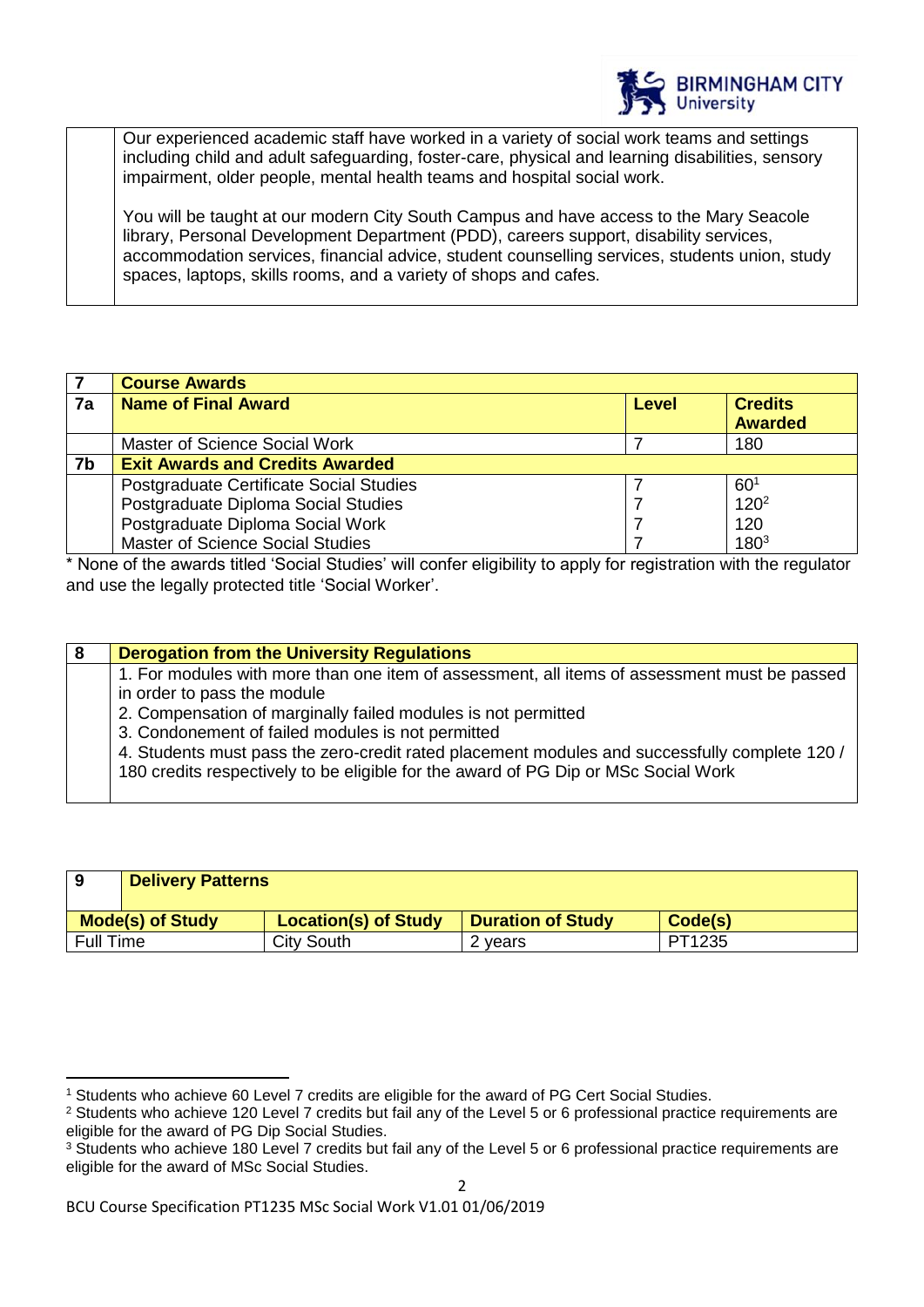

# **10 Entry Requirements**

The admission requirements for this course are stated on the course page of the BCU website at [https://www.bcu.ac.uk/.](https://www.bcu.ac.uk/)

| 11                      | <b>Course Learning Outcomes</b>                                                                                                                                                               |
|-------------------------|-----------------------------------------------------------------------------------------------------------------------------------------------------------------------------------------------|
|                         |                                                                                                                                                                                               |
|                         | By the end of the course a successful student will:                                                                                                                                           |
| $\mathbf 1$             |                                                                                                                                                                                               |
|                         | have a comprehensive, systematic and critically aware understanding of the theoretical<br>knowledge base and legal and policy frameworks of contemporary social work, including the           |
|                         | drive to engage in advanced scholarship, exercise initiative, demonstrate research mindedness,                                                                                                |
|                         | creativity and original thinking and study and act autonomously, enabling them to meet the                                                                                                    |
|                         | requirements of the regulator at a highly effective level, and stay at the forefront of the social                                                                                            |
|                         | work discipline.                                                                                                                                                                              |
| $\overline{2}$          | be able to apply, during direct work-based practice, and management of practice, in a critically                                                                                              |
|                         | reflective, evidence-informed, person centred, culturally competent, empathetic, empowering                                                                                                   |
|                         | and anti-discriminatory manner the knowledge, methods, skills and values of their profession.                                                                                                 |
|                         | This involves using human growth, psychological and sociological perspectives, research and<br>other sources of evidence to meet the professional capabilities, whilst safeguarding people at |
|                         | risk, advancing human rights, social justice and wellbeing and engaging in asset-based                                                                                                        |
|                         | approaches and ethical decision making about social problems in complex, conflicting, uncertain                                                                                               |
|                         | and unpredictable situations.                                                                                                                                                                 |
| $\overline{3}$          | have integrated learning from the disciplines of Law, Social Policy, Biology, Psychology,                                                                                                     |
|                         | Sociology, Epistemology, Business, Politics, Economics, Philosophy and Health related                                                                                                         |
|                         | disciplines, and have the willingness and ability to collaborate, work in partnership and learn                                                                                               |
|                         | from and with service users, carers, employers, other learners and a range of social work and<br>other relevant agencies, organisations and professionals.                                    |
| $\overline{\mathbf{4}}$ | be professional and work-ready, results and outcome focussed, with current knowledge, clear                                                                                                   |
|                         | communication, ICT, assessment, risk management, leadership, resilience, relationship                                                                                                         |
|                         | building, problem solving, team and independent working skills, and the ability to be politically                                                                                             |
|                         | and self-aware, taking personal responsibility, seeking appropriate guidance and negotiating                                                                                                  |
|                         | sometimes contradictory accountabilities; supported by a commitment to continuing professional                                                                                                |
|                         | development and lifelong learning.                                                                                                                                                            |
| 5                       | have a global outlook that enables access to, understanding, valuing, and learning from cultural                                                                                              |
|                         | diversity, including international exemplars and perspectives, and transnational social, political,                                                                                           |
|                         | legal, economic and research developments.                                                                                                                                                    |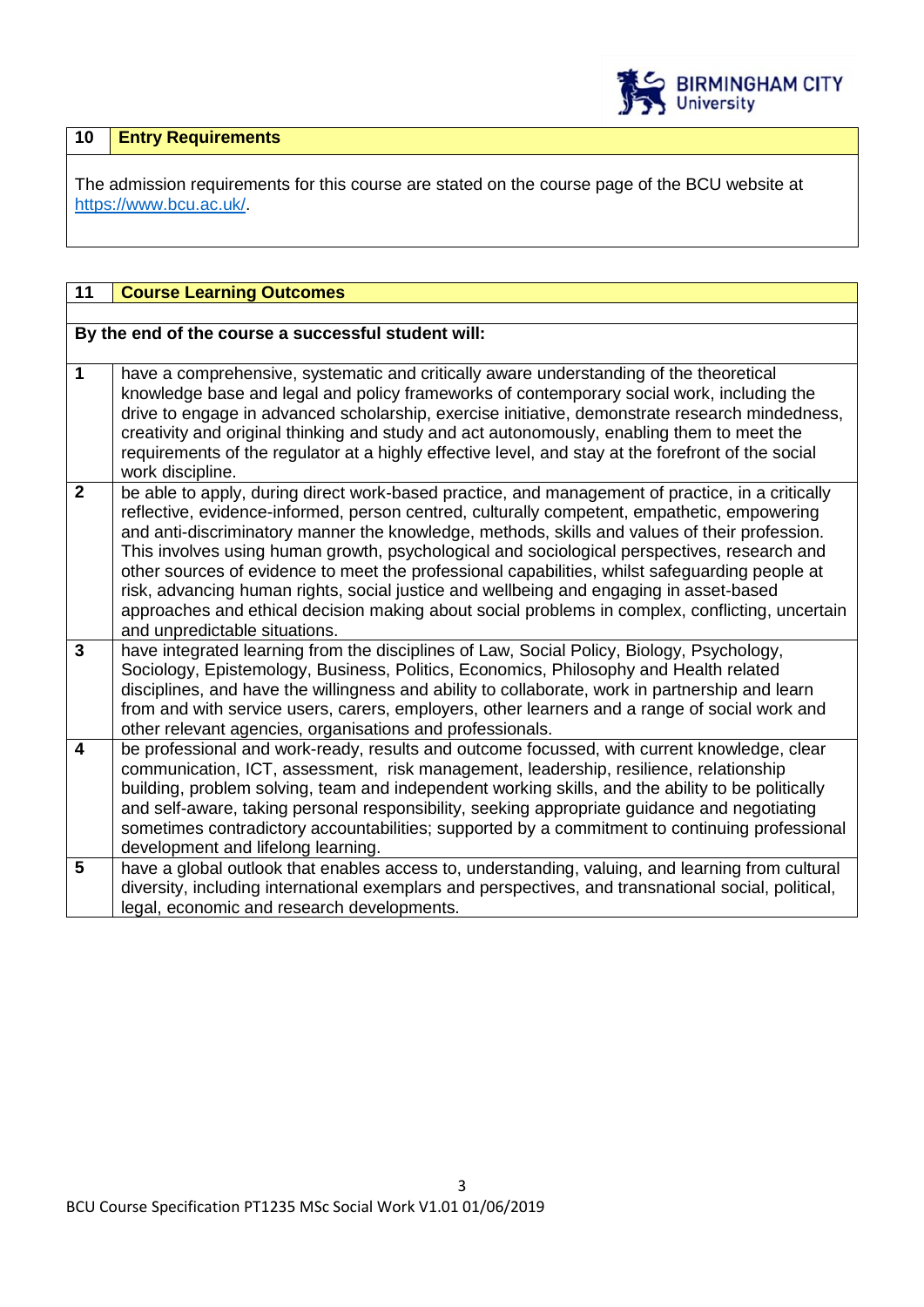

## **12 Course Requirements**

## **12a Level 7:**

The MSc Social Work course is run over two years.

## **Year 1:**

In order to progress from Year 1 to Year 2, students must successfully complete all the following *CORE modules (totalling 80 credits)* and the two professional practice modules Core Skills for Practice, and First Placement.

| <b>Module Code</b> | <b>Module Name</b>                                     | <b>Credit Value</b> |
|--------------------|--------------------------------------------------------|---------------------|
| <b>SOW7009</b>     | <b>Core Skills for Practice</b>                        |                     |
| <b>SOW7007</b>     | <b>Law and Social Policy</b>                           | 20                  |
| <b>SOW7008</b>     | <b>Ethics, Values and Anti-Discriminatory Practice</b> | <b>20</b>           |
| SOW7010            | <b>Theories and Methods for Social Work Practice</b>   | 20                  |
| <b>LBR7339</b>     | <b>Research Methods of Enquiry</b>                     | 20                  |
| <b>SOW7013</b>     | <b>First Placement</b>                                 |                     |

# **Year 2:**

In order to complete this course, a student must successfully complete all the following *CORE modules (totalling 100 credits)* during the second year, and the professional practice module Last Placement:

| <b>Module Code</b> | <b>Module Name</b>                              | <b>Credit Value</b> |
|--------------------|-------------------------------------------------|---------------------|
|                    |                                                 |                     |
| SOW7011            | Safeguarding Law and Practice                   | 20                  |
| <b>LBR7337</b>     | <b>Dissertation</b>                             | 60                  |
| SOW7012            | <b>Enhancing Transformative Capabilities in</b> | 20                  |
|                    | <b>Professional Practice</b>                    |                     |
| <b>SOW7014</b>     | <b>Last Placement</b>                           |                     |

Core Skills for Practice, First Placement and Last Placement are professionally required modules that have 0 credit value. These modules must be successfully completed in order to achieve either the MSc Social Work or the PG Dip Social Work awards, leading to eligibility to apply to register with the regulator.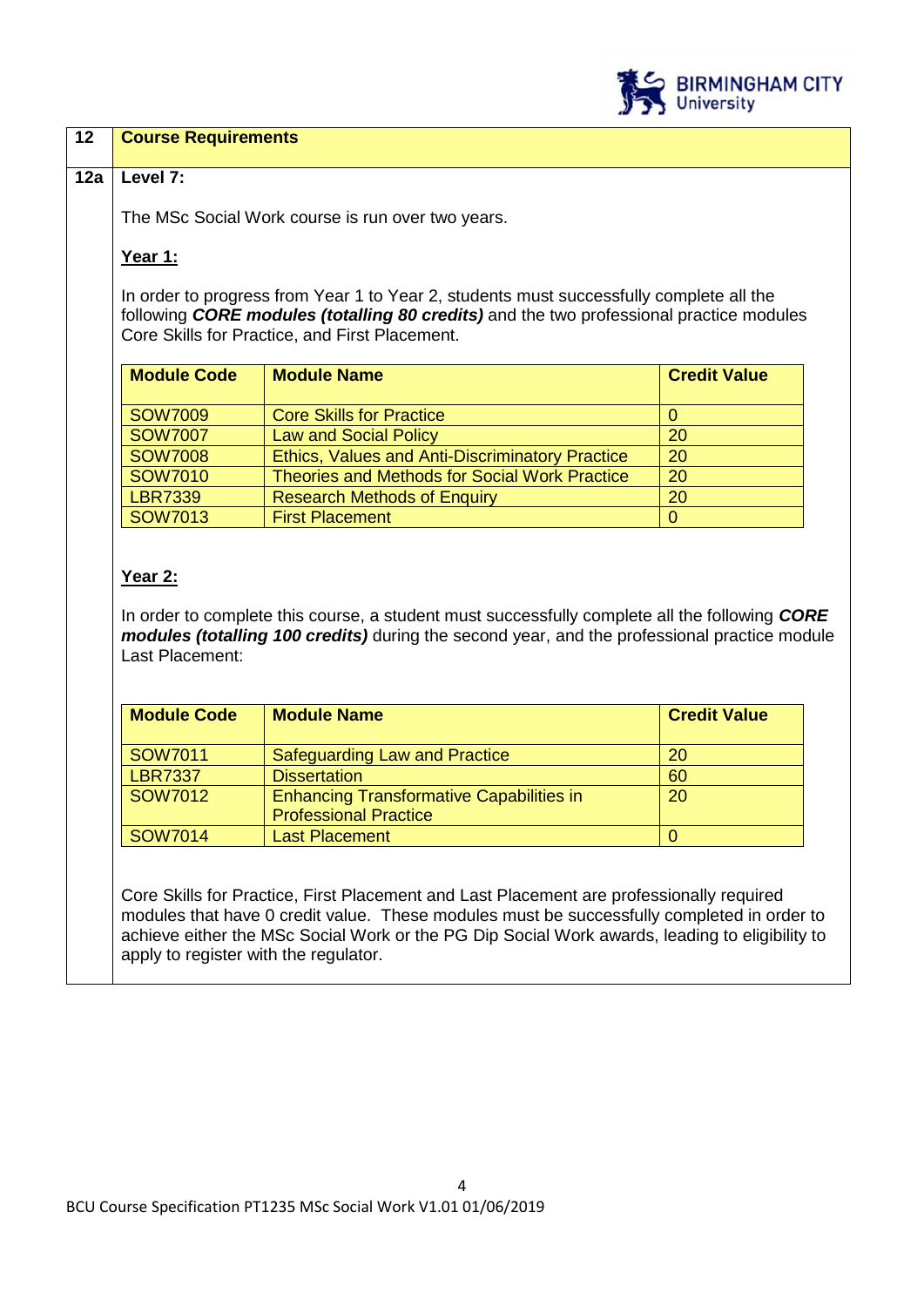

# **12b Structure Diagram**

# **Level 7**

## **Year 1**

| <b>SEMESTER ONE</b>                                                     | <b>SEMESTER TWO</b>                                                   |
|-------------------------------------------------------------------------|-----------------------------------------------------------------------|
| Core                                                                    | Core                                                                  |
| SOW7007 Law and Social Policy (20 credits)                              | SOW7010 Theories and Methods for Social Work<br>Practice (20 credits) |
| SOW7008 Ethics, Values and Anti-Discriminatory<br>Practice (20 credits) | LBR7339 Research: Methods of Enquiry (20)<br>credits)                 |
|                                                                         | SOW7013 First Placement (0 credits)                                   |
| SOW7009 Core Skills for Practice (0 credits)                            |                                                                       |

## **Year 2**

| <b>SEMESTER ONE</b>                                   | <b>SEMESTER TWO</b>                                                                    |
|-------------------------------------------------------|----------------------------------------------------------------------------------------|
| Core                                                  | Core                                                                                   |
| SOW7011 Safeguarding Law and Practice (20<br>credits) | SOW7012 Enhancing Transformative Capabilities<br>in Professional Practice (20 credits) |
|                                                       | Core                                                                                   |
|                                                       | LBR 7337 Dissertation (60 credits)                                                     |
|                                                       | SOW7014 Last Placement (0 credits)                                                     |
|                                                       |                                                                                        |